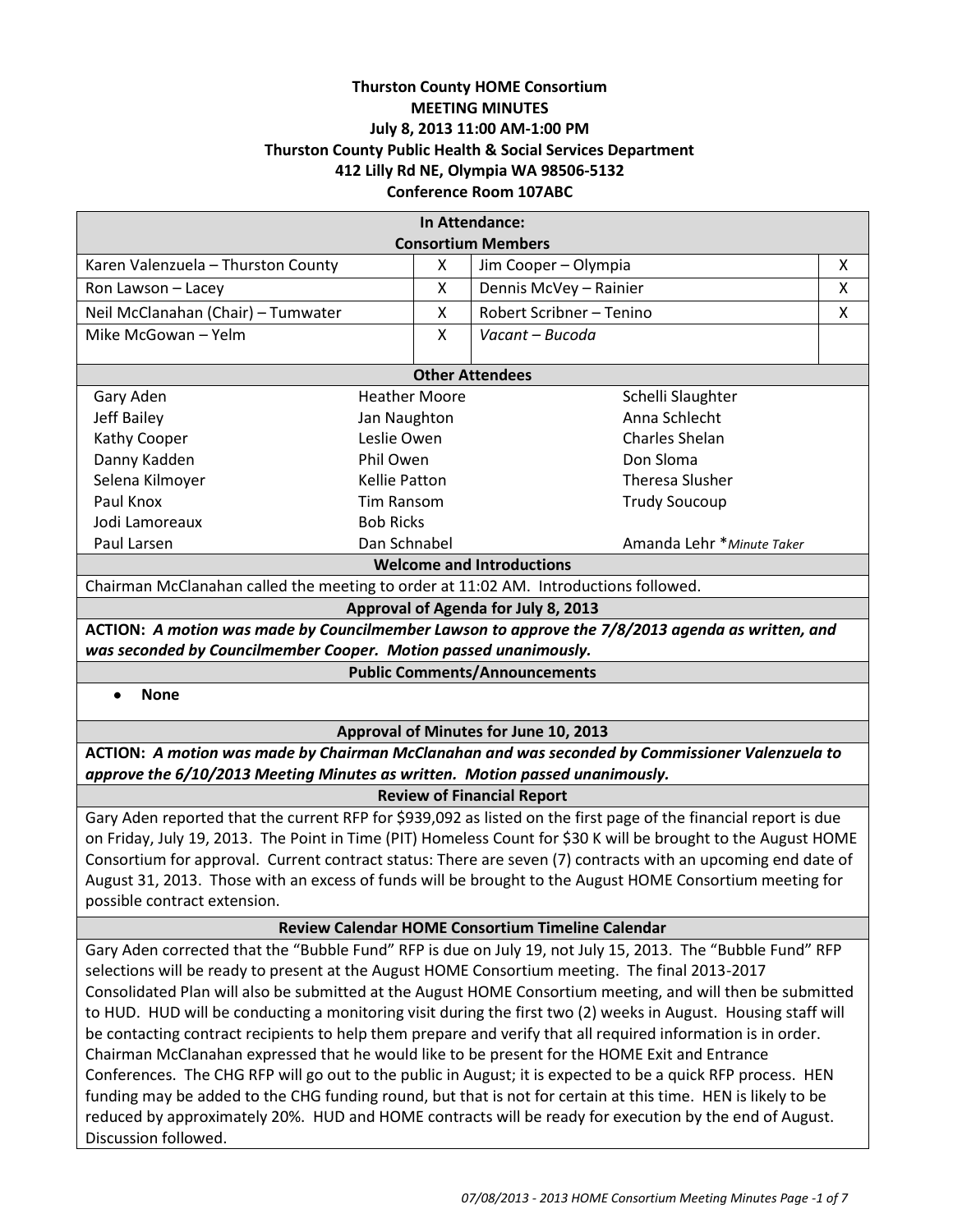### **Rural Community - Update**

Chairman McClanahan suggested setting aside approximately \$10 K from the contingency fund in order to hire someone to complete a needs assessment of south county. Chairman McClanahan expressed the desire to facilitate this project, and recognized the great need in south county, especially in those areas that are not well represented. The topic was opened up to discussion, with the intention of bringing a final proposal to the August HOME Consortium meeting for approval.

Paul Knox clarified that because of limited resources and organizations in south county, a goal of this assessment would be to develop a service and outreach plan for the area. Having a clear point of entry and funding for rapid rehousing can be made available to organizations and individuals in need. Chairman McClanahan agreed that a clear action plan is the desired outcome. Theresa Slusher commented about the new subcommittee that will be addressing outreach to the south county in terms of homeless and affordable housing. Some comments and discussion followed.

Councilmember McGowan remarked that the information is welcomed and would like to see what kind of action is proposed; he mentioned that he still holds the belief that allocating funding specifically to fund south county projects is the best way to support existing or needed services. There are many small cities that are not public centers, and do not receive tax revenues. Coordinated entry points are needed.

Phil Owen commented that there is a tremendous willingness in south county to help those in need, and suggested organizations partner with each other and with local government operations. Suggested compiling a community map to determine partnering possibilities. Commissioner Valenzuela asked Theresa Slusher if this was not included in recent Homeless Systems Gaps Analysis that was presented at the May HOME Consortium meeting. Theresa clarified that she is currently working on mapping out an informal support network and making invisible lines between agencies visible to those in the community. There is a potential to do more work on this subject, as time and resources are limited. More discussion followed.

Councilmember Cooper questioned whether \$10 K is enough to fund such a project, and asked whether the existing services can be captured more efficiently using the current gaps analysis and whether a separate position is required to do this project. He also mentioned the existence of needs in rural north county as well. Councilmember McVey asked if the two (2) local tribal communities will be considered, who have known needs, or will they not be considered due to their sovereignty. Councilmember McGowan recognized and appreciated the suggested action, and noted the possibility for difficulty with networking between south county organizations. Phil Owen suggested \$30 K for the project. There was much discussion regarding the project's scope, objectives, timeline, and who would be responsible for initiating the project.

Theresa Slusher confirmed that this plan should drive action in the south County, and suggested a SWAT analysis be a part of the scope of work in assessing south County needs. Anna Schlecht offered help from the City of Olympia in gathering information for this project.

A subcommittee was formed to address the issues discussed. Volunteers for the subcommittee are as follows: Paul Knox, Theresa Slusher, Neil McClanahan, and Mike McGowan. Councilmember McClanahan agreed to meet with the subcommittee, draft the scope of work, and bring it to the August Consortium meeting for review.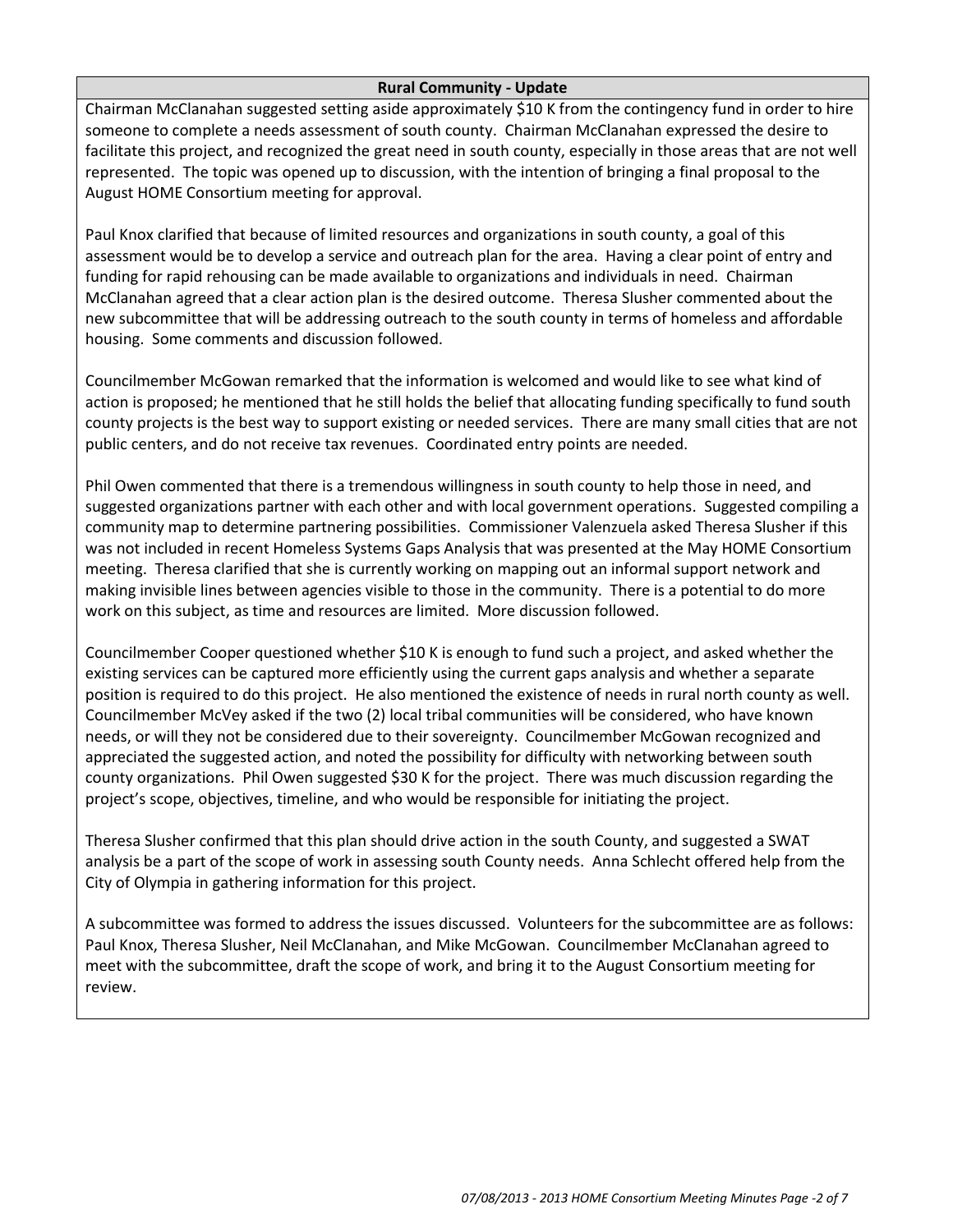## **Consolidated Plan – Update on Amendments and Public Hearing - Gary Aden**

Gary Aden reported that two (2) comments were received: one from Theresa Slusher and one from Paul Knox. Final approval of the plan will include these comments, and possibly one other comment. Will be submitted to the Board of County Commissioners tomorrow and to HUD this week.

Commissioner Valenzuela commented that it was helpful to have a complete description of funding streams and what they are spent on. She posed the question: Do we have priorities for use for the funding? The comments that were received touched on this question. Discussion followed regarding the disparate funding sources and should they be applied to homeless and affordable housing? Commissioner Valenzuela mentioned that all Commissioners are not in agreement on this topic, and it is difficult to say what the action will be tomorrow at the Board of County Commissioners meeting, but there is a push to get this ready to give to HUD this week.

Paul Knox made a comment that the current 80% AMI threshold should come down to 60% AMI as the priority for funding.

Commissioner Valenzuela said that given the funding sources, the quandary for Commissioners will be that the flexible use of the funding is nice, but acknowledged the priority need for affordable and homeless housing. Unsure of the outcome for the BoCC tomorrow. Public comment and hearing are closed and over.

## **2060/2163 Affordable & Homeless Housing RFP - Gary Aden, Theresa Slusher**

Gary Aden reported that the selection committee met on July 3, 2013 and came up with a set of recommendations, which are in three (3) parts:

- 1. Nineteen (19) projects are recommended for funding, one (1) of which is conditional (People's House). Conditions are noted on the attached page.
- 2. Not all projects received the amount requested. These recommendations would need approval from the Consortium today and approved by the Board of County Commissioners. There was not enough money to cover all the needed projects. Capital projects were deferred to the Bubble Funding round, which is due on Friday, July 19, 2013. Projects listed on the attachment.
- 3. Two (2) projects were identified as High Performing, which would make them eligible for a 2-year reward, though it is not recommended. One (1) agency was not recommended for funding.

Theresa Slusher confirmed the facts that Gary covered. It was a good exercise to read applications and discuss them with the selection committee. Decisions were tough to make; projects for coordinated entry were given priority. Ms. Slusher stated that she understood that the People's House was a consolidation of the faith community's historic vision of a shelter. The faith community has been stretched, and the population served is very high-need. Continuing in a volunteer capacity (faith community shelter and cold weather shelter combination) is not possible anymore. Paul Knox stated that he struggled with rapid rehousing, and stated that some requests could be deferred to the bubble fund RFP. Ms. Slusher stated that in order to not cut projects requesting Operations & Maintenance (O&M); the decision was made to cut more in rapid rehousing. It was mentioned that Yelm Community Services' rental assistance program was not funded, and only one-half of another of their requests was funded. Councilmember McGowan requested that in the future to list on the recommendations the amount requested by each organization and funded amount, and mentioned that only one (1) percent of the funding is going to the south County; they are literally not being approved for funding. Paul Knox clarified that the recommendations are based on geographic location; the offices may be in a larger city but south County is served. Councilmember McGowan mentioned TBRA programs, that only a fraction of needed services in south county were funded, and posed the question: How is south County supported when only one (1) percent of funding is specifically set aside for south County? Jan Naughton of Community Action Council (CAC) confirmed that if their recommended funding amount is approved, they will not be able to honor rural households.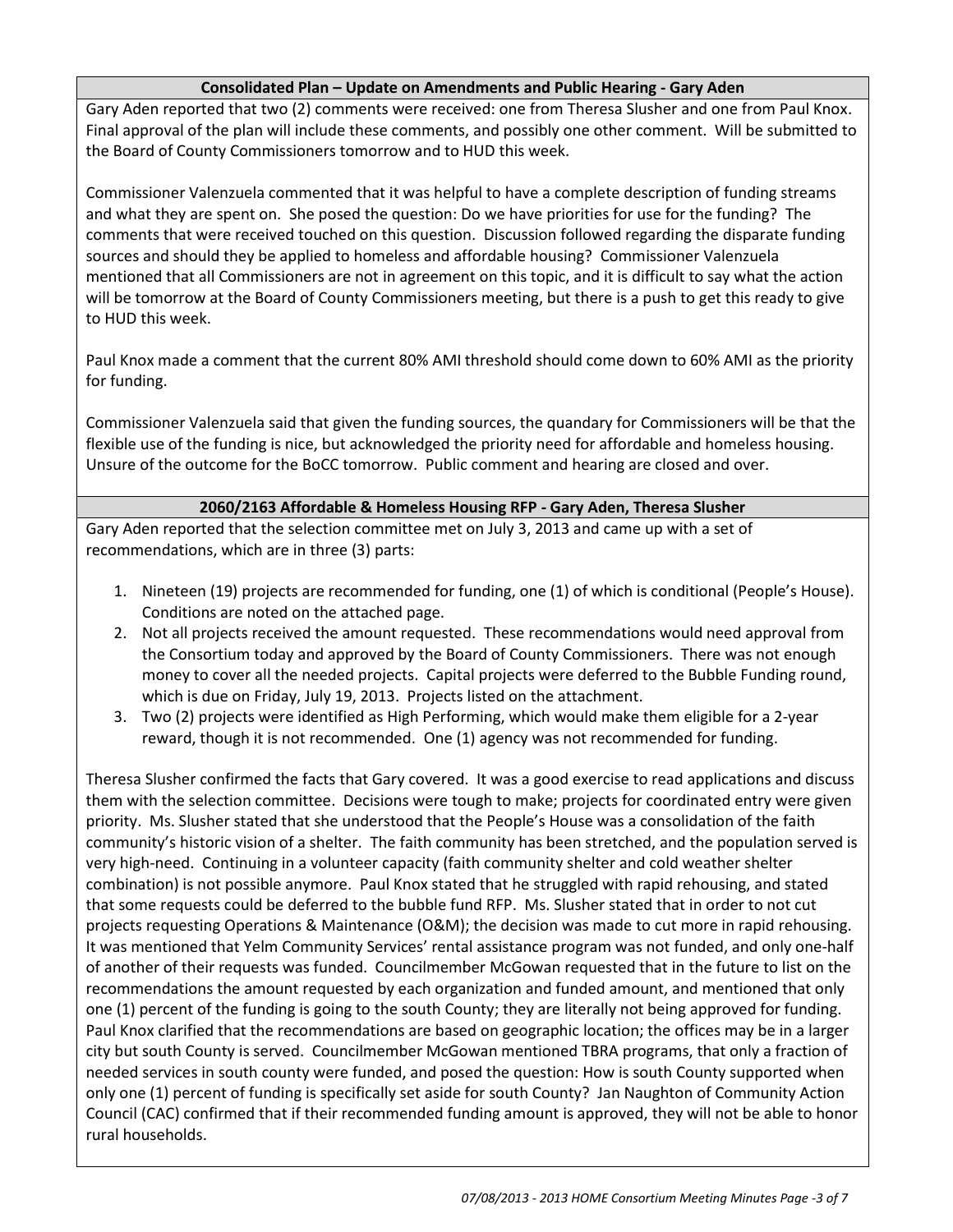Commissioner Valenzuela said that good points were made: we do not know how much was funded from each project, and this is needed in order to make a decision. CAC was recommended for less than fifty (50) percent of their O&M needs, and mentioned that the same providers could apply for bubble funding as well. The following two (2) questions were posed: 1) Why were most of recommendations from the 2060/2163 funds are towards Homeless Housing, even though Affordable Housing should have been a priority as well?; and 2) What will be done with the Bubble Fund? This current 2060/2163 round needs to be assessed with the Bubble Fund before taking action on these recommendations.

Chairman McClanahan requested to see total funding request and recommended funding for each agency. Requested that Gary Aden do this, and the Consortium will make decisions at the August meeting.

Theresa Slusher asked if unused funding will go back into the funding pot. Chairman McClanahan replied that this rarely happens. Leslie Owen mentioned that HOME money was for a long time used for TBRA activities, and that currently there is a mixture of needs for the funding money; choices need to be made about models and approaches, and the need for everyone cannot be met. There is currently a transition over funding trends. Ms. Owen asked if some of the bubble money can be set aside for rapid rehousing.

Councilmember McGowan said that these are good points, but there is not enough funding to go around. He mentioned there is a lack of planning and direction by the HOME Consortium on this, and a tactical plan is needed for each funding committee. Taking money from TBRA and putting it into rapid rehousing puts money to good work in Olympia but to an organization that may be maxed out. Policy decisions and planning are being done in half- or full-day sessions in a funding committee. Others on the Board held a different point of view on the subject than Councilmember McGowan.

Councilmember Cooper agreed with Leslie Owen, stating a desire to start doing a better job of creating a homeless system; some things may have to change to start moving in that direction. This work is important, but with no shelter in place it doesn't matter how many rapid rehousing programs exist. Shelters need to be in place first, and then fund the others. Without seeing a matrix of funding requests and recommendations, and without seeing applications from the Bubble Fund, the Consortium is not prepared to make a decision on funding for this round today. The approval timeline was confirmed to be somewhat flexible; the Consortium could easily wait to see recommendations for the Bubble Fund before making a final decision.

Theresa Slusher summarized that the selection committee did not knowingly cut off programs altogether, and looked at all applicants. The recommendations were based on necessity to operate; the desired outcome was to fund as many projects as possible. Factors that were also considered were last year's budget for each agency and whether grants were being spent out, how much of the overall budget was being supported by the County, whether the proposals articulated best practices and the quality of each application and whether all required documents were submitted. Ms. Slusher went on to explain that the reason for Yelm Community Services' rapid rehousing proposal not being recommended for funding was based on their current contract being on target to return funding.

Councilmember McGowan reiterated that families and individuals in need who reside in the south County will have difficulty finding those needed services if they only exist in larger cities like Olympia, and that services are difficult to provide at a distance. The question was posed: Was it the direction from the County Commissioners to move grant funding from TBRA and rapid rehousing? Was it given by the Consortium?

Commissioner Valenzuela asked where the list of criteria for the applications came from. Theresa Slusher replied that it went out with the RFP; the information is in the application itself.

Councilmember McGowan stated that he did not think that TBRA was meant to be underfunded, and that direction to do this was not given. Leslie Owen replied that part of the Homeless System Gaps Analysis identified priorities for funding. Councilmember Cooper verified that the top five (5) priorities in the gaps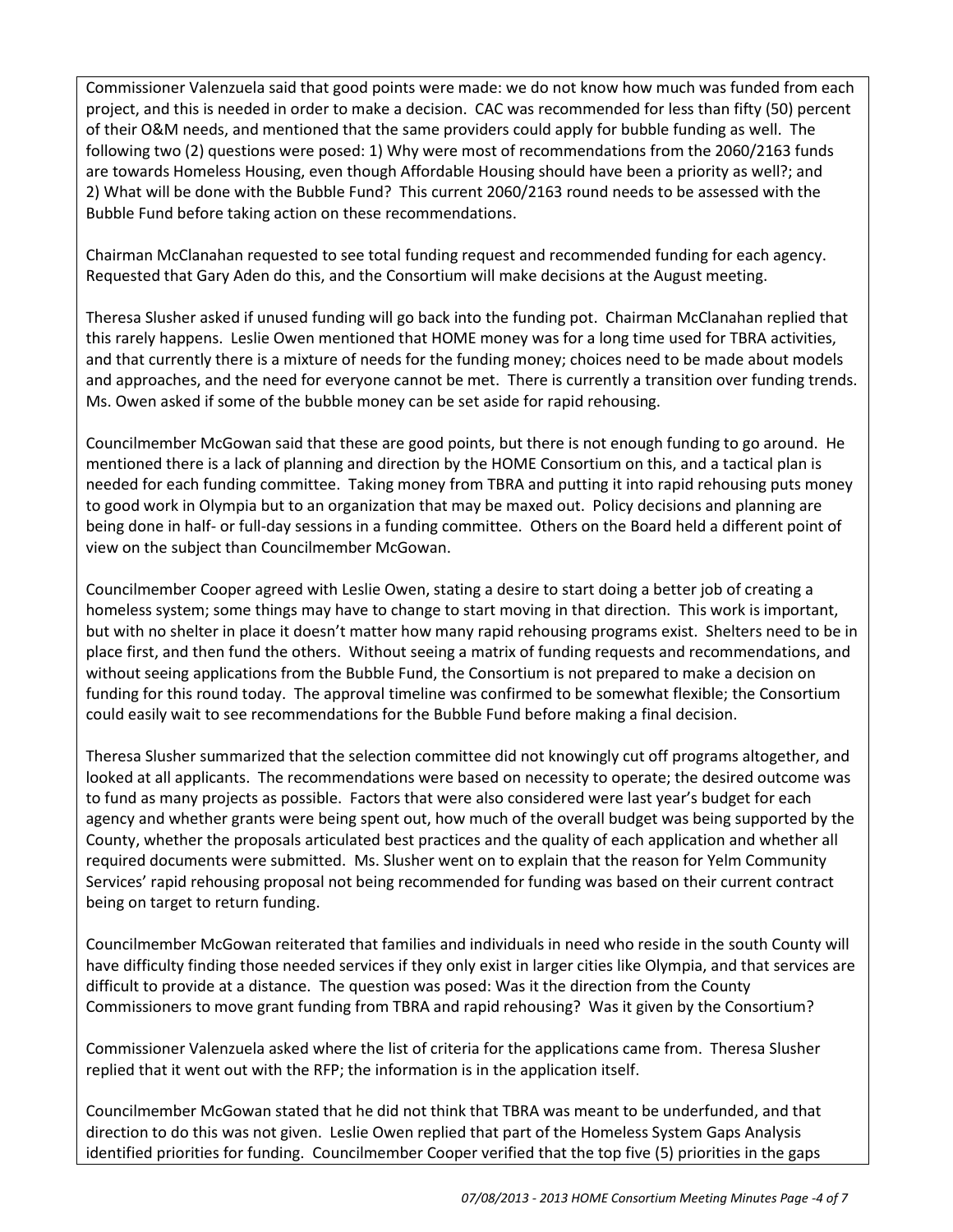analysis were the priorities for funding, but affordable housing is glaringly silent in the RFPs. Jan Naughton agreed that affordable housing is glaringly silent, that a majority of CAC's clients will never be able to hold a job or maintain housing without case management. As a result, clients will be turned away.

Chairman McClanahan stated that the recommendations from the HCAC will not be decided on at today's meeting, but rather the Consortium will be vote on the matter at the August meeting. Both the 2060/2163 and the Bubble Fund rounds will be looked at together. He went on to say that there is no reason why these issues shouldn't be focused on, and that the Consortium needs to focus on where to go in the future.

Tim Ransom of PANZA clarified that their application was for Quixote Village, not Camp Quixote, and that the requested amount was based on High Performance designation and a total for a two (2) year contract. Since that was not approved, the request for one year is approximately \$100 K. Discomfort was expressed about the Bubble Fund.

Paul Knox validated the conundrum; these funding rounds are difficult for those who do not know if they will be receiving funding in one round to know what to ask for in the second round.

Commissioner Valenzuela agreed with what Councilmember McGowan, and suggested putting language in contract that requires agencies to track information regarding south County needs and those served in that community. Theresa Slusher verified that HMIS reporting should provide that information.

Chairman McClanahan stated that the Consortium will be voting on this matter during the August meeting, and closed the topic to discussion.

## **Bubble Fund RFP Update - Gary Aden**

Gary Aden summarized that the Bubble Fund applications are due on July 19, 2013 with an available funding amount of \$939,092. The topic was opened for discussion.

Chairman McClanahan stated that three (3) of original 2060/2163 applicants were deferred to the Bubble Fund: Yelm Community Services, Family Support Center, and SPS Habitat for Humanity. Those applications will automatically be forwarded to the Bubble Fund RFP round.

There was a general understanding by some in attendance that if O&M needs were not addressed in the first RFP round, the agency will need to apply again for the Bubble Fund round. Commissioner Valenzuela stated that agencies should not have to apply a second time because it would duplicate efforts, and suggested that agencies who applied in the first round send a letter of interest to the County asking to be considered in the second round. Mr. Aden confirmed that a letter from agencies is sufficient to be considered for funding from their previous application. Commissioner Valenzuela reminded the group that no agency has been funded today, and that those agencies who wish to apply their first application to the Bubble Fund round can send a letter to the County requesting this. Mr. Aden confirmed that Bubble Fund applications are due by 4:00 PM on Friday, July 19, 2013.

Councilmember McGowan expressed concern that there may be insufficient outreach to agencies who will be applying for both funding rounds. He expressed that committees for both rounds have essentially formed a de facto policy of the Bubble Fund having a bias towards capital projects. Commissioner Valenzuela asked if capital projects received special consideration in the Bubble Fund RFP round. It was confirmed that they did not receive special consideration, but was a suggestion since the funds will not be continued in the future. Councilmember McGowan stated that he intended to be on the selection committee but cannot attend, and is unsure that the south County will be well-represented.

Chairman McClanahan requested recommendations regarding Bubble Fund awards. Gary Aden emailed the current (first) round applicants stating they can apply for the Bubble Funds as well. Councilmember Cooper expressed that the process sounds too complicated, and that some agencies are already planning a second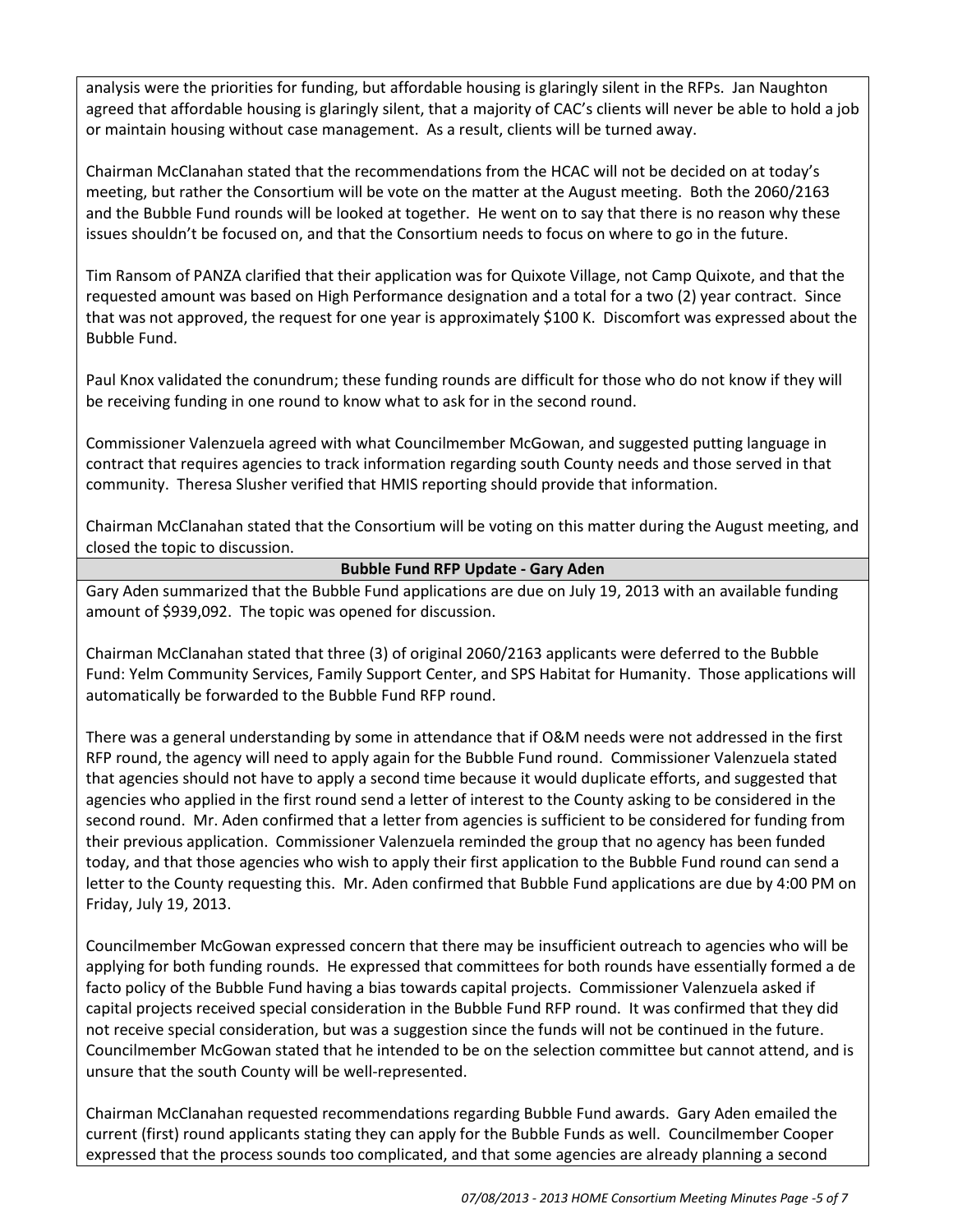application. He suggested sending a letter saying that unless stated otherwise, the funding request from the first round will be brought forward to the bubble round and will be considered for both funding sources. Commissioner Valenzuela confirmed that some applicants are planning on asking twice, and that it should be clear whether applicants need to apply a second time.

Leslie Owen stated that when the selection committee talked about rapid rehousing for bubble money it was considering that this is one-time funding, whereas O&M requests are not one-time. Phil Owen stated that a large request was put in for Sidewalk and expected that their application would be rolled into the next RFP round. Councilmember McVey requested that Gary Aden reiterate who is on the Bubble Fund RFP selection committee. Mr. Aden confirmed the members of the committee: Theresa Slusher, Paul Knox, Councilmember McClanahan, Dan Cochran, Councilmember McVey, and Leslie Owen. The committee is planning to meet on July 31, 2013 to select funding for the Bubble RFP round.

Trudy Soucoup asked if the bubble fund applications are going to be reviewed independently from the first round. It was answered that yes they will be considered independently, however the funds awarded will be considered with each funding source. If the agency wants to apply for more TBRA funds, they can do so with the bubble funds. Councilmember Lawson wanted to clarify that bubble funds are one-time and not repeated, and suggested a motion to follow Councilmember Cooper's recommendation to issue a letter in the simplest possible wording that the bubble funding is a one-time funding source only, and that applicants need to understand and this application should be done separately but will be considered together. Councilmember Cooper clarified that the RFP states that it is one-time funds, and requested for both RFP application rounds to be brought to the next Consortium meeting for deliberation on both RFP funding pots.

No motions were brought forth on this topic.

# **HOME/CDBG Contract Status Updates - Gary Aden**

Gary Aden reported that PY 2014 HOME and CDBG projects will be under contract in the last week of August, with prior HUD approval. The process for contracting will be completed in the last two (2) weeks of August.

# **HOME Annual Retreat** *(Tabled from Previous Meeting)*

Commissioner Valenzuela drafted a proposal for the annual retreat, and distributed the draft to the Consortium members for review. Commissioner Valenzuela expressed the need for this annual retreat; it will be a half-day, focused and facilitated, and uninterrupted conversation. Participants would be HOME board members and HCAC members, and asked who else should be involved in this conversation. The purpose of the retreat is to flesh out concerns brought by Councilmember McGowan regarding services in south County, and to discuss a plan for funding that is put before the BoCC. This will be an in-depth conversation on these topics, and others. The desired outcome would be to submit to the BoCC a list of priorities, projects, and actions that will be appropriate for funding streams. Open for discussion.

Chairman McClanahan thanked Commissioner Valenzuela, and reiterated a need for this; there has been a lot of discussion and everyone is ready to talk about this more in depth. Heard verbal agreement from each board member to support this retreat. Commissioner Valenzuela suggested a meeting timeframe of August or September and suggesting taking blackout dates into consideration. Leslie Owen expressed that it is not fair to ask staff to prepare for this in-depth meeting by August. The suggested topics are very in-depth, and require a great deal of information. After some discussion, October was chosen for the month of the retreat.

October 14, 2013 for the HOME Annual Retreat, replacing the regular HOME Consortium meeting on that day. As afternoon worked best for most people, 12:00 PM to 4:30 PM was decided for the meeting time. Councilmember cooper suggested considering hiring a facilitator through Auditor's office. Councilmember McVey suggested hiring a facilitator from TRPC. Councilmember McGowan requested including some "How-To's" in the discussion. The following people volunteered to serve on a subcommittee for the retreat agenda: Jim Cooper, Mike McGowan, Neil McClanahan, Paul Knox, and Theresa Slusher. Some location ideas were discussed.